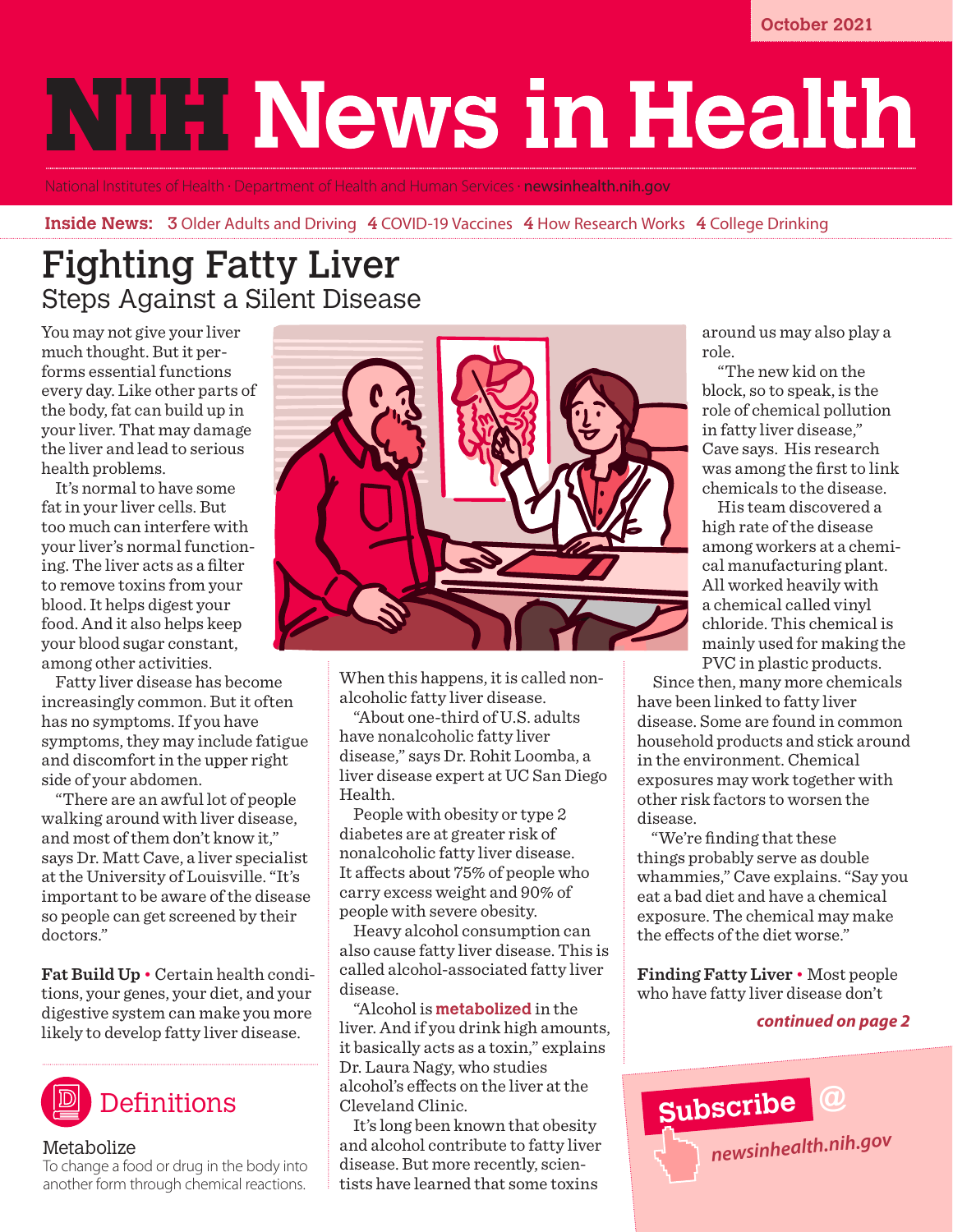end up with liver damage. But some develop **inflammation** and damage in their liver cells. This stage of fatty liver disease is known as nonalcoholic steatohepatitis, or NASH.

If NASH gets worse, it can cause permanent scarring and liver hardening. Liver disease at this stage is called cirrhosis. It can lead to liver failure or liver cancer.

 Researchers are still trying to understand why liver disease worsens in some people but not others. But you can take steps to reverse this damage. The liver has the ability to repair itself. That's why it's important to find fatty liver disease in an early stage.

Often, a doctor will discover fatty liver disease when running blood tests for other reasons. If you have symptoms or are at higher risk, your health care provider may want to



#### Inflammation

Heat, swelling, and redness caused by the body's protective response to injury or infection.

#### **NIH News in Health**

**ISSN 2375-6993** (Print) **ISSN 1556-3898** (Online) **Editor** Harrison Wein, Ph.D.

**Managing Editor** Tianna Hicklin, Ph.D. **Graphics** Alan Defibaugh (illustrations), Bryan Ewsichek (design)

**Contributors** Erin Bryant and Sharon Reynolds

Use our articles and illustrations in your own publication. Our material is not copyrighted. Please acknowledge *NIH News in Health* as the source and send us a copy.

### **[newsinhealth.nih.gov](https://newsinhealth.nih.gov)**



**National Institutes of Health** *NIH…Turning Discovery Into Health®*

Office of Communications & Public Liaison Building 31, Room 5B52 Bethesda, MD 20892-2094 email: nihnewsinhealth@od.nih.gov phone: 301-451-8224

*continued from page 1* run blood or imaging tests. These tests can help look for a fatty liver and determine how severe it is.

The only test to determine whether the disease has progressed to NASH is a liver biopsy. During a biopsy, your doctor will take a small piece of tissue from your liver. The sample is then examined for signs of inflammation or scarring.

"A biopsy can be painful, and it can lead to bleeding, perforation, or infection," Loomba says. And many of the people who undergo biopsy don't end up having NASH. So Loomba's research team is focused on noninvasive tests for fatty liver disease. They're also looking at new ways to test for advanced liver disease.

His team has developed advanced imaging techniques that reduce the need for biopsies. They're able to painlessly measure how much fat and scarring is present in the liver.

**Undoing Early Damage** • The most effective fatty liver treatment involves a change in lifestyle. Weight loss is helpful.

"But the weight loss has to be pretty significant," says Loomba. You have to lose about 7% of your body weight to resolve NASH. You'll need to lose at least 10% to reduce fibrosis, or scarring.

Losing weight can also help reduce your risk of heart attack and stroke. Heart disease is the leading cause of death in people with nonalcoholic fatty liver disease.

Better nutrition can help, too. Try to avoid weight gain and increase your exercise. And limit your alcohol use. Alcohol can have harmful effects on liver disease.

You might also consider washing your fruits and vegetables before eating. This can lower your exposure to pesticides.

Right now, there are no FDAapproved treatments for fatty liver



Wise Choices Protect Against Fatty Liver Disease

- $\bullet$  Try to maintain a healthy weight and eat sensible portions.
- $\bullet$  Try to lose weight gradually if you're overweight.
- $\bullet$  Limit how much fat you eat. Replace saturated fats with healthier unsaturated fats, like those in fish, flaxseeds, and walnuts.
- $\bullet$  Eat more fruits, vegetables, and whole grains.
- $\bullet$  Avoid foods and drinks with large amounts of sugars, especially fructose. These include sweetened soft drinks, sports drinks, sweetened tea, and juices.
- Avoid heavy alcohol use. Drinking too much alcohol can have harmful effects on the liver.
- **Quit smoking.** Smoking may increase the chances of developing nonalcohol fatty liver disease. Get free help to quit smoking at [smokefree.gov,](https://smokefree.gov) 1-800-QUIT-NOW (1-800-784-8669), or by texting QUIT to 47848.

disease. Studies have shown that vitamin E and diabetes medications that also cause weight loss may help patients with NASH. Several promising drugs are being tested in clinical trials.

To prevent fatty liver disease, aim for a healthy weight and drink alcohol in moderation. Understanding what counts as one drink can help you keep track, says Nagy. To learn about the different sizes of drinks, visit [www.](https://www.rethinkingdrinking.niaaa.nih.gov) [rethinkingdrinking.niaaa.nih.gov](https://www.rethinkingdrinking.niaaa.nih.gov). For more tips to protect your liver, see the Wise Choices box.

For more about fatty liver disease, see "Links" in the online article:  $\text{Links}$  [newsinhealth.nih.gov/2021/10/](https://newsinhealth.nih.gov/2021/10/fighting-fatty-liver)fighting-fatty-liver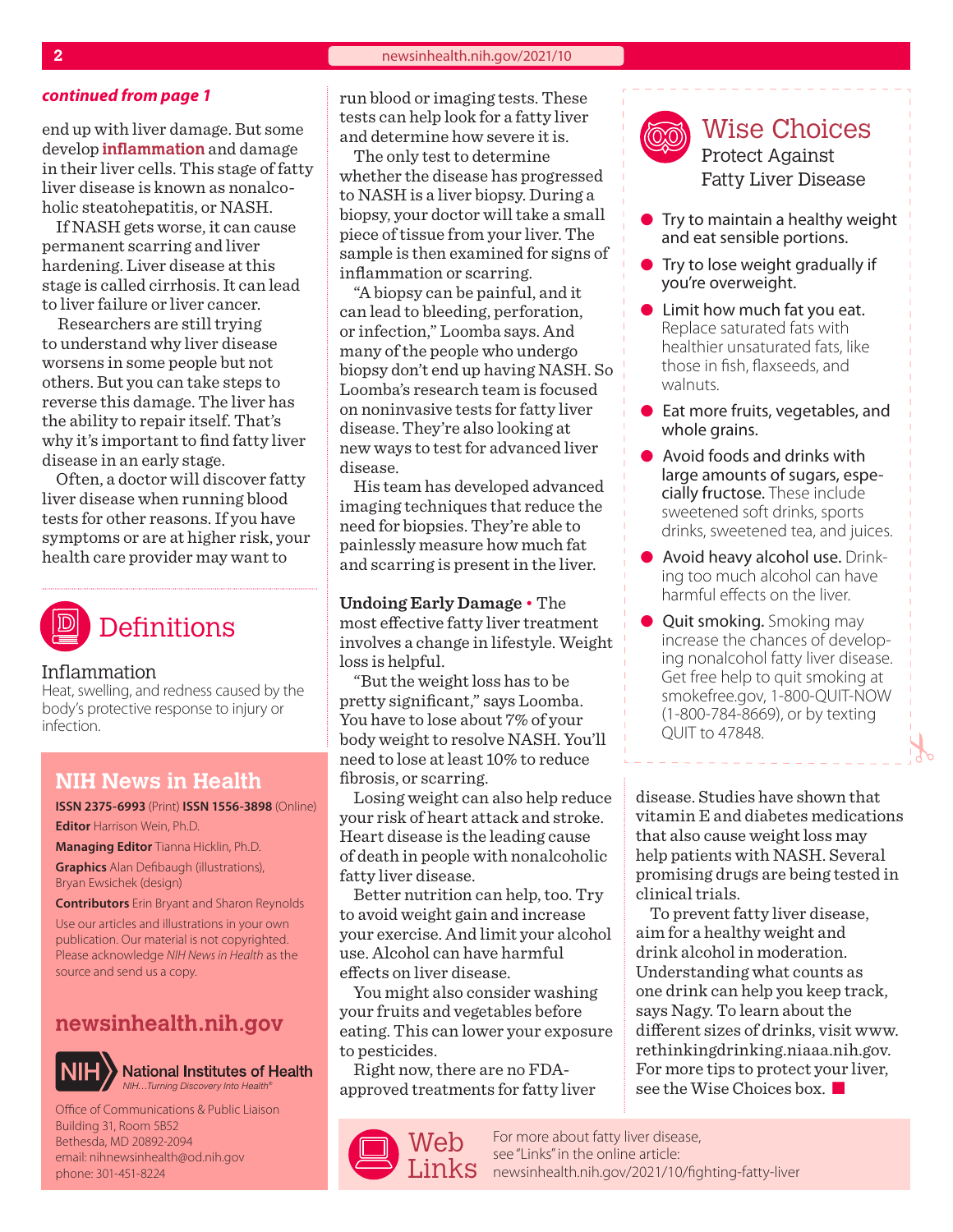## Taking the Pedal Off the Metal When Should Older Adults Stop Driving?

You may have gotten your driver's license the day you turned 16. By the time you retire, you could have driven daily for more than half a century. But for some people, there comes a time in the aging process when driving becomes dangerous.

"On the whole, older drivers are safe," says Dr. Marian Betz, an expert in healthy aging at the University of Colorado, Anschutz Medical Campus. "They tend to drive slower than younger drivers and have a lot of experience."

But some health conditions common with aging may make it riskier to get behind the wheel. Stiffer joints and weaker muscles can make it harder to steer or brake safely. Eye diseases and some medications can cause vision



Wise Choices Is It Time to Stop Driving?

If you answer "yes" to any of the below questions, it may be time to consider stopping driving:

- Do other drivers often honk at you?
- Have you had some accidents, even if they were only "fender benders?"
- Do you get lost, even on roads you know?
- **•** Do cars or people walking seem to appear out of nowhere?
- Do you get distracted while driving?
- $\bullet$  Has anyone told you they're worried about your driving?
- Do you have trouble staying in your lane?
- Do you have trouble moving your foot between the gas and the brake pedals, or sometimes confuse the two?

problems. Hearing loss can blunt the sounds of horns or sirens. And **cognitive** changes, even mild ones, may impair quick decisions behind the wheel.

Deciding to stop driving can be emotionally challenging for older adults, says Betz. "Many people see their car as a marker of independence. Giving up the privilege of driving can feel like a real loss."

People often depend on cars to get them to and from the activities they enjoy. Or to see the people they care about. So stopping driving can lead to isolation. That's why it's important to have a plan for alternative transportation.

"We don't want older adults isolated and shut in," Betz says. "We want people to be emotionally and socially connected, as well as be able to get out and exercise."

Feeling disconnected can lead to poorer health. Studies have shown that loneliness and social isolation are linked to higher risks for some health problems. These include heart disease, depression, and cognitive decline.

There are many alternatives to driving. Some areas provide free or low-cost bus or taxi services for older adults. Some communities offer a carpool service, or scheduled trips to stores or the doctor. Rideshare service may also be an option. Your local Area Agency on Aging can help you find services. Call 1-800-677-1116 or go to eldercare.acl.gov to learn more.

Betz and her colleagues are currently testing an online tool to help older adults and their families make decisions about driving.

"We're not telling people 'you need to stop,'" explains Betz. But



they hope to make people feel comfortable and empowered when they do decide to stop driving. "That makes such a decision more likely to stick," Betz says.

Options for getting things done without leaving the house have also boomed recently. Grocery delivery, telehealth visits, and online social hours can reduce the need to drive every day.

Online options can't—and shouldn't—replace everything, says Betz. "But some of these things are good solutions for people to reduce their need to drive."

If you're wondering whether it may be time for you or someone else to stop driving, see the Wise Choices  $\frac{1}{2}$  box for questions to ask.



Cognitive Related to the ability to think, learn, and remember.

For more about older adults and driving and an online-only Q&A, see "Links" in the online article:  $\text{Links}$  [newsinhealth.nih.gov/20](https://newsinhealth.nih.gov/2021/10/taking-pedal-metal)21/10/taking-pedal-metal